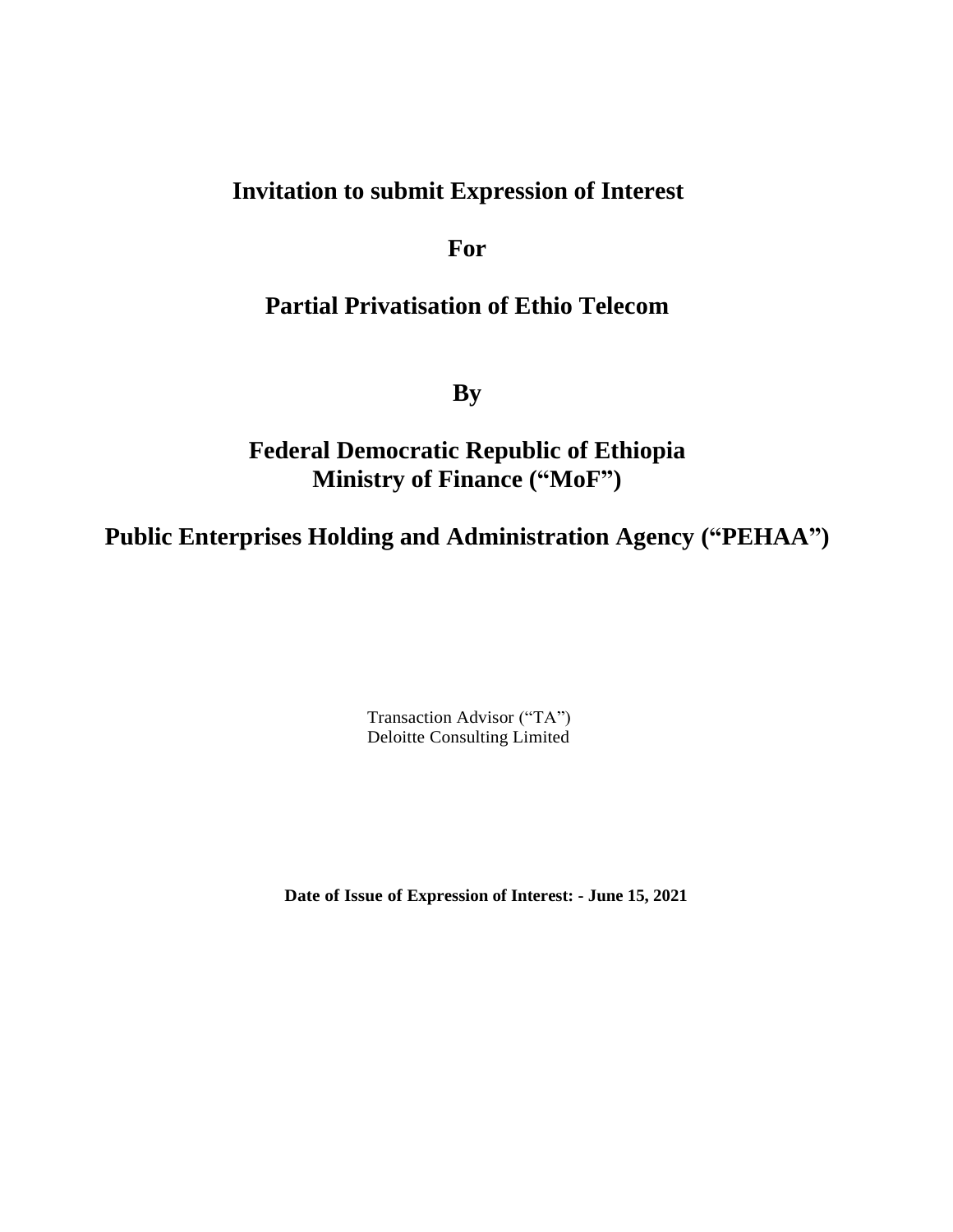## **1. Introduction**

The Government of the Federal Democratic Republic of Ethiopia **(the "Ethiopian Government")** is proposing a partial privatisation of Ethio Telecom, a public enterprise established by virtue of the Ethio-Telecom Establishment Council of Ministers Regulation No. 197/2010 *(as amended by the Ethio Telecom Establishment (Amendment) Council of Ministers Regulation No. 480/2021),* engaged in providing telecommunication services in Ethiopia **(**  "Company"), by offering equity shares which constitute 40.00%<sup>1</sup> of the Company's equity share capital **("Stake") ("Proposed Transaction")**.

Deloitte **Consulting** Limited **("TA")** has been appointed as transaction advisor by the Ministry of Finance of Ethiopia **("MoF")** and the Public Enterprises Holding and Administration Agency **("PEHAA")** for advising on the Proposed Transaction.

**The sole purpose of this Invitation for Expression of Interest** ("IEOI") **is to enable the Interested Parties** ("IPs") **to submit an expression of interest** ("EOI") **(in accordance with clause 4.1(4) of this IEOI).**

## **2. Company Overview**

Kindly refer [Project Nigat Teaser - PDF] uploaded at www.pehaa.gov.et

## **3. Transaction Process**

## **3.1 Indicative Timelines for the Proposed Transaction**

Indicative timelines for various milestones in the Proposed Transaction are as follows:

| <b>Sr. No.</b> | <b>Milestone</b>                                          | <b>Date</b>  | <b>East Africa</b><br><b>Time</b> |
|----------------|-----------------------------------------------------------|--------------|-----------------------------------|
|                | Publication of advertisement                              | 15 June 2021 | ΝA                                |
|                | Publication of Invitation to submit EOI and<br>teaser     | 15 June 2021 | ΝA                                |
|                | Last date and time for submission of EOIs<br>("Due Date") | 14 July 2021 | 1800                              |

*\*Response to the queries shall be available on websites of [PEHAA] at www.pehaa.gov.et.* 

The above dates may change at the discretion of the Ethiopian Government and the detailed process and schedule for subsequent activities shall be provided in the RFP.

The Ethiopian Government shall not be responsible for non-receipt of EOIs/any other correspondence sent by post/e-mail/courier.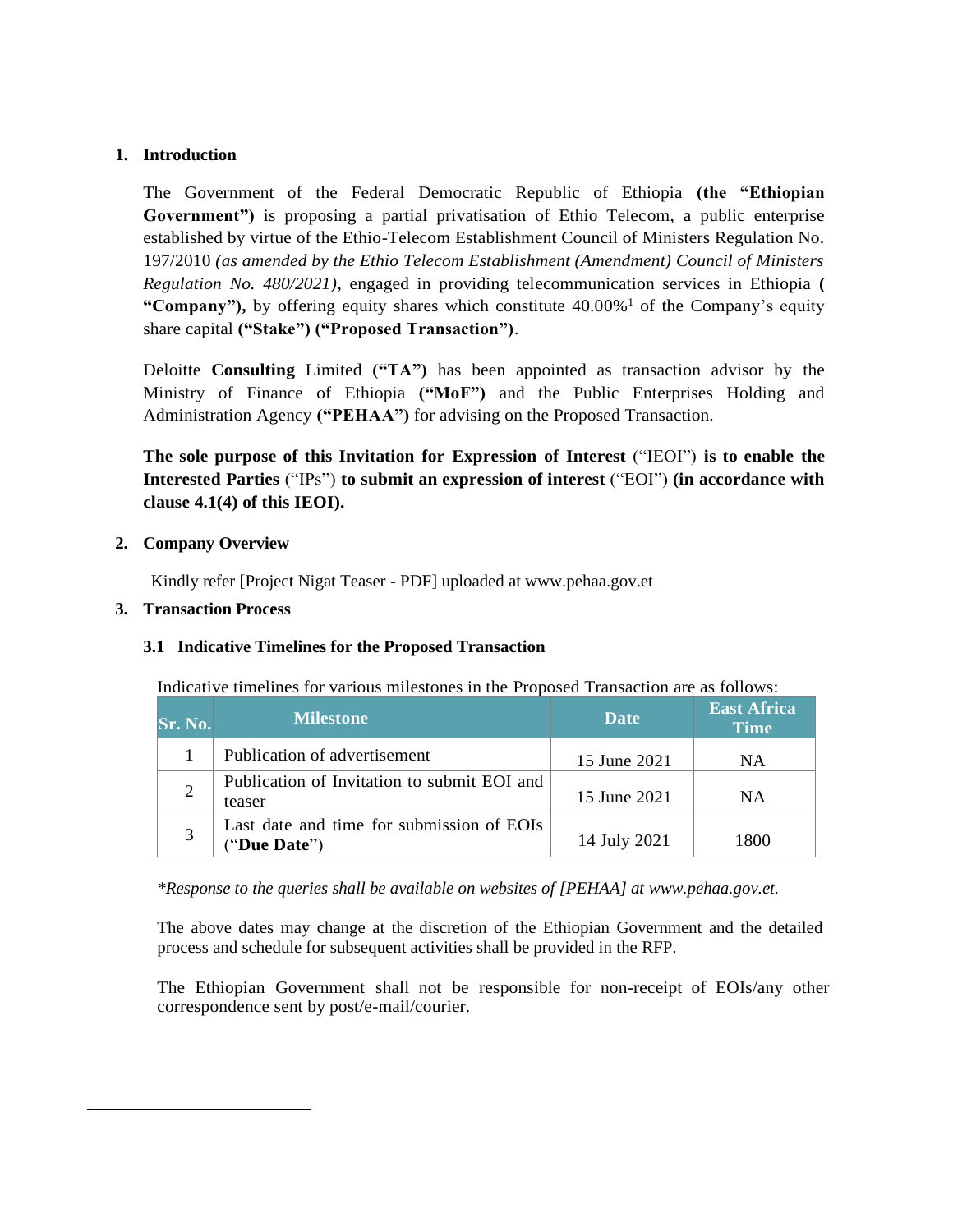## **4. Information for IPs**

## **4.1 Instructions for Submission of the EOI**

- 1. At any time prior to the Due Date for submission of EOI, the Ethiopian Government may, for any reason, modify the invitation for EOI by issuance of an addendum.
- 2. The Ethiopian Government reserves the right to seek any additional documents, information, indemnities, warranties, representations or performance obligations from the IPs or any of their related entities to the Ethiopian Government's sole satisfaction without any liability to the Ethiopian Government and the Company.
- 3. The IP shall provide all information sought in this invitation for EOI or as requested during the transaction process. The EOI and all related correspondence and documents in relation to the EOI shall be in the English language. All alterations, omissions, additions or any other amendments made to the EOI shall be initialed by the person(s) signing the EOI.
	- (i) The IP shall submit the EOI in physical as well as in electronic form.
	- (ii) The EOI shall comprise of the following documents:

# **Key contents of the document(s)**

- 1. A letter expressing IP's intent/desire to participate in the Proposed Transaction giving reference to the IEOI and a rationale for the same, and confirming the following:
	- a. That the IP understands that the Ethiopian Government reserves the right to accept or reject any EOI without assigning any reason whatsoever and to conduct due diligence on the IP and request for additional documents, information or clarification
	- b. That the information provided by the IP is true, correct, and accurate to the best of their knowledge
- 2. A brief profile of the IP covering:
	- a. Legal name of the IP along with registered address
	- b. Business profile of the IP (including that of its parent, subsidiaries, associates) covering details of countries of operations, nature of business activities, shareholding structure, financial profile and any other information as required by the Ethiopian Government.
	- c. Details of contact persons (Name, designation, contact number and email address)
	- d. Country of tax residency, corporate identification number and tax identification number in the country of residence
	- e. Constitution (public limited company, private limited company, limited liability partnership or others), date and place of incorporation. Also provide, date of commencement of business.
	- f. A certified true copy of charter documents and certificate for commencement of business of the IP.
	- g. Latest Audited Annual Reports for last 3 years (the most recent audited annual reports should not be older than 12 months prior to submission of EoI by IP
- 3. The IP should also submit evidence of authorisation (e.g.: resolution of IP's board of directors/ power of attorney etc.) of the person submitting/ signing the EoI documents,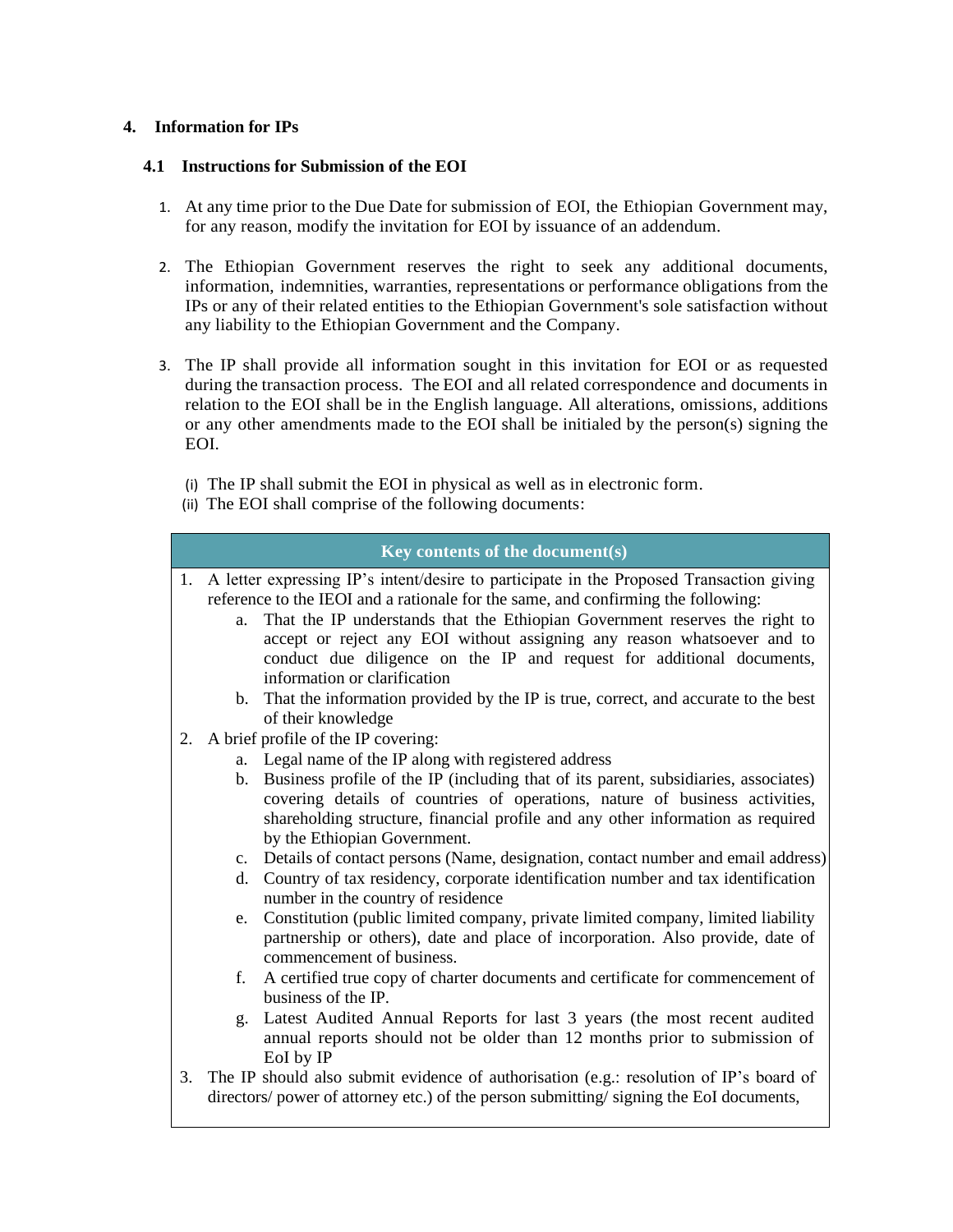#### Notes:

- a) The abovementioned documents should be executed on the letter head of the IP
- b) The abovementioned documents should be addressed to: FDRE, Public Enterprises Holding and Administration Agency, Gerji, In front of former Imperial Hotel, Room No 204, P.O.Box: 27444-1000(11835), Phone **+251-011-661-10-33/+251-011-660-93-97**
- c) Subject of the above-mentioned documents should be read as follows: *"GLOBAL INVITATION FOR EXPRESSION OF INTEREST FOR THE PARTIAL PRIVATISATION OF ETHIO TELECOM"*
- d) The abovementioned documents should be signed by the authorised representative as mentioned in point  $4(ii)(2)$

#### 4. Submission of EOI

### Electronic submission of EOI

The IPs are required to submit the EOI in electronic form via email at [telecombid@mofed.gov.et](mailto:telecombid@mofed.gov.et) with all the requisite documents in PDF format by the Due Date. The PDF files should be password protected and the password should be communicated via separate email at [telecombid@mofed.gov.et](mailto:telecombid@mofed.gov.et) All the documents submitted in the electronic form may either be scanned version of documents with physical signatures or signed digitally using a valid Digital Signature Certificate.

#### Physical submission of EOI

- (i) Two sets of all the EOI documents shall be submitted as per the Transaction Timelines laid down in clause 3.1, to the PEHAA in two separate sealed envelopes in the following manner:
	- Envelope 1: Envelope 1 should contain all the original executed documents (as listed above) and should be sealed and duly super scribed as "Private and Confidential – Expression of Interest for the partial privatisation of Ethio Telecom - Original".
	- Envelope 2: Envelope 2 should contain a copy of all the originally signed documents (as listed above) and should be sealed and duly super scribed as "Private and Confidential – Expression of Interest for the partial privatisation of Ethio Telecom - Copy".

Both the envelopes shall clearly indicate the name and address of the IP. Envelope 1 and Envelope 2 shall then be placed in a third envelope ("Envelope 3"), which shall be sealed and duly superscribed as "Private and Confidential – Expression of Interest for the Partial Privatisation of Ethio Telecom" and shall clearly indicate the name and address of the IP.

In addition, the Due Date should be indicated on the right-hand top corner of each of the envelope.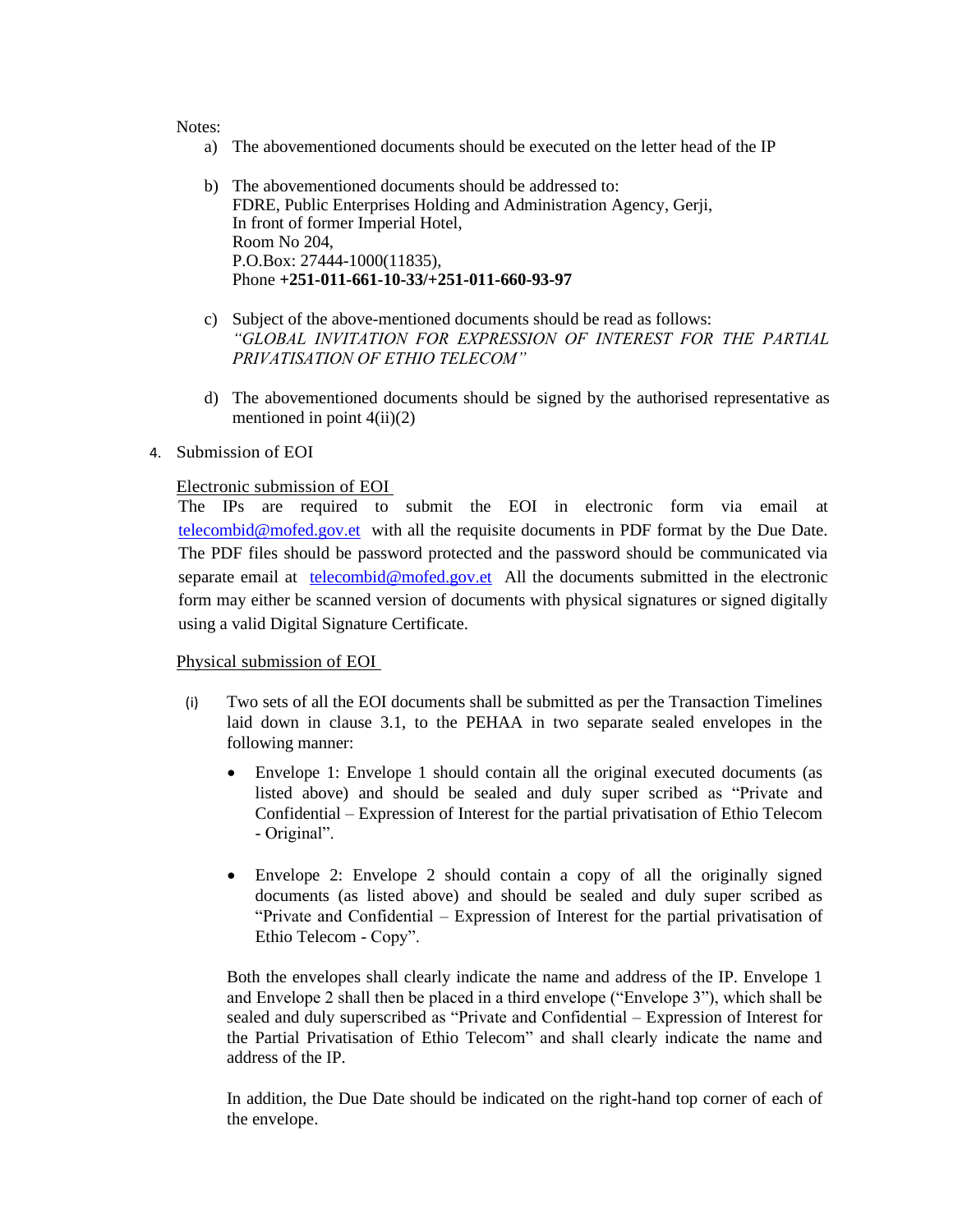- (ii) Envelope 3 shall be addressed and submitted as follows: Kind attention: FDRE, Public Enterprises Holding and Administration Agency, Gerji, In front of former Imperial Hotel, Room No 204, P.O.Box: 27444-1000(11835), Phone **+251-011-661-10-33/+251-011-660-93-97**
- (iii) If the envelope is not sealed and marked as instructed above, the Ethiopian Government assumes no responsibility for the misplacement or premature opening of the contents of the EOI submitted and consequent losses, if any, suffered by the IP. Any submission made shall be rejected if it is not marked as per the instructions mentioned in this invitation ofEOI.
- (iv) EOI submitted by fax, or telex shall not be entertained and shall be summarily rejected.

## **4.2 Late EOIs**

Submission of any EOI after the Due Date may not be considered by the Ethiopian Government.

### **4.3 Substitution/ Withdrawal of EOI**

The IP may substitute or withdraw its EOI after submission but prior to the Due Date. No EOI can be substituted or withdrawn by the IP on or after the Due Date.

#### **4.4 Rejection of the EOI**

- (i) Notwithstanding anything contained in this invitation of EOI, the Ethiopian Government reserves the right to withdraw, cancel, defer, from the Proposed Transaction, or to accept or reject any or all EOIs at any stage of the Proposed Transaction and/modify the process or any part thereof or to vary any terms at any time without communicating any reason whatsoever. In such an event, no financial obligation whatsoever shall accrue to the Ethiopian Government, the Company, PEHAA or any of their respective officers, employees, advisors or agents.
- (ii) TheEthiopian Government may also annul the EOI process and/or reject all EOIs at any time without any liability or any obligation in connection with such acceptance, rejection or annulment, and without communicating any reasons therefor. If the Ethiopian Government rejects or annuls any of the EOIs, it may, in its sole discretion, invite fresh EOIs hereunder.
- (iii) The Ethiopian Government reserves the right not to proceed with the EOI process at any time, without notice or liability, and to reject any or all of the EOIs without communicating any reasons.

### **4.5 Confidentiality**

This IEOI is being made available on the condition that the IP will keep confidential all confidential or proprietary information (whether written or otherwise) that is disclosed or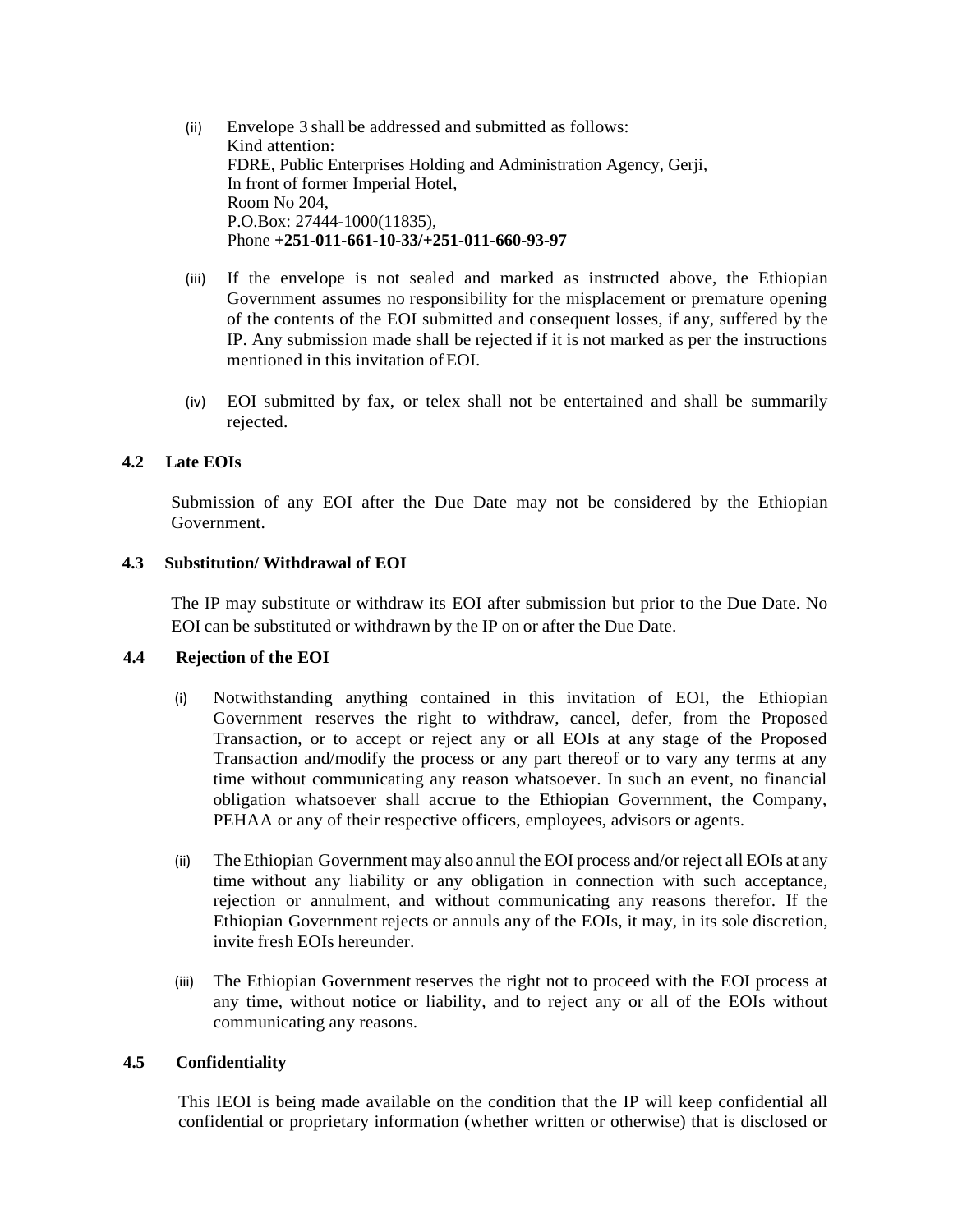made available to it in connection with this IEOI and will require all its employees, officers, directors and advisors ("**Representatives**") who have access to such material to treat the same in confidence to the same extent as the IP itself is bound. The IP will ensure that it applies the same degree of care and security measures in respect of the information as it applies to its own confidential or proprietary information, and upon request by PEHAA, promptly return, without retaining any copy or part thereof, all such material as may be received from PEHAA.

The IP will use or exploit the Confidential Information only for the purpose of this IEOI and will not use the Confidential Information for any other purpose or in any way detrimental to the Company, PEHAA or the Ethiopian Government, including any commercial or business purposes. The IP will not without PEHAA's prior written consent disclose in any manner whatsoever, in whole or in part, to any other person other than its Representatives the confidential or proprietary information which it receives in connection with this IEOI.

### **4.6 Governing Law/ Jurisdiction**

The Interested Parties acknowledge that save for the clause 4.5 (Confidentiality) this IEOI is not a legally binding document. Any and all disputes relating to, arising out of, or in connection with, the terms of this IEOI and the Proposed Transaction shall be governed by the Laws of the Federal Democratic Republic of Ethiopia. The courts of Ethiopia shall have exclusive jurisdiction.

\*\*\*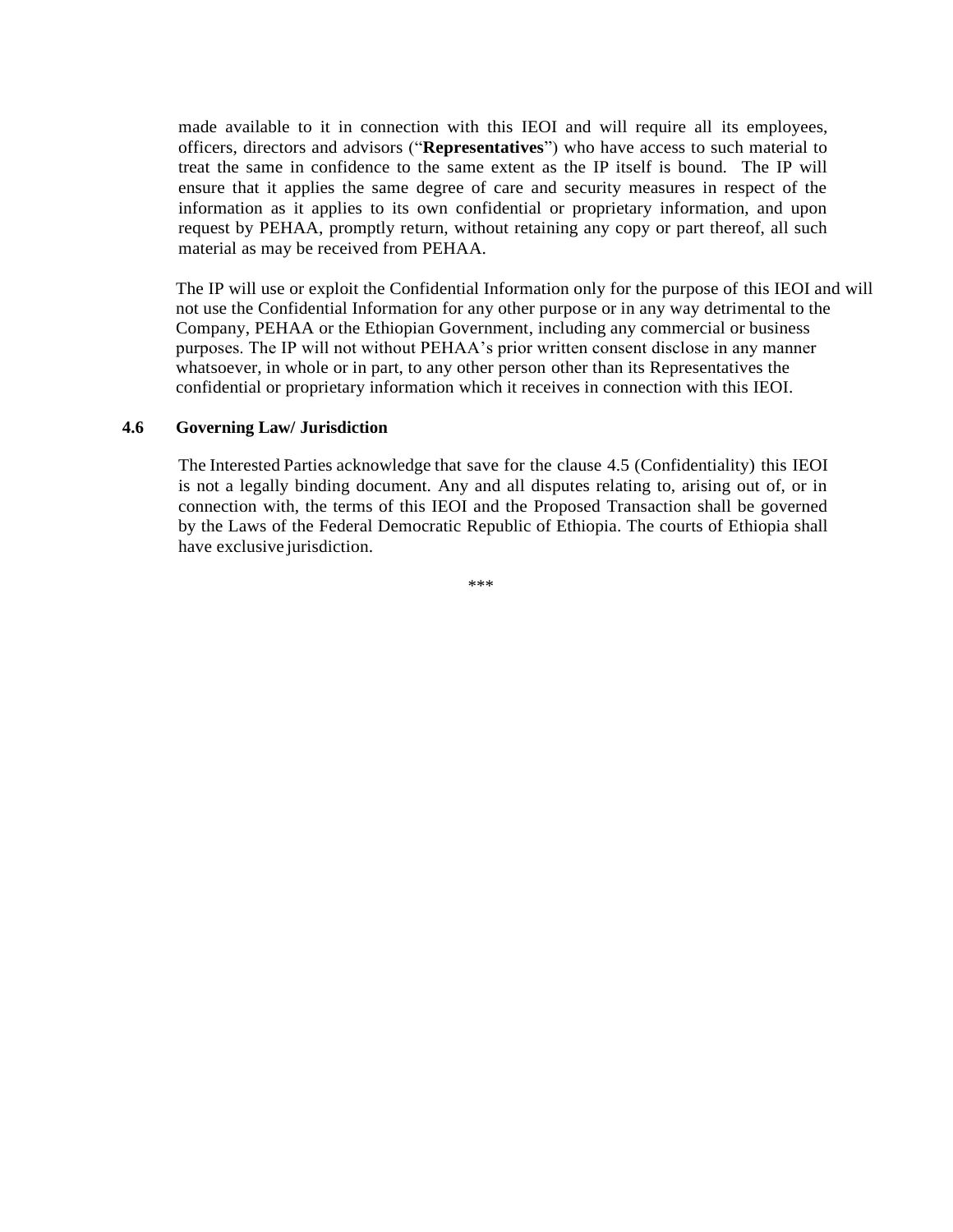#### **Disclaimer**

This document does not comprise an offer of shares to the public or an invitation to the public to subscribe for shares or any investment advice. In all cases, Interested Parties should carry out their own independent evaluation and analysis of the Company and all data set forth in this IEOI, andtheir own independent investigation in relation to the business of the Company.

This IEOI is not intended to form the basis for any investment decision. This IEOI is being furnished to parties who may be interested in acquiring the Stake in the Company.

Neither the Ethiopian Government nor the Company nor PEHAA nor any of its advisors, directors, officers, employees or agents make any representations and/or warranties in respect of the information contained in this IEOI. Accordingly, neither PEHAA nor any of its directors, officers, agents, employees or advisors take any responsibility for, or will accept any liability whether direct or indirect, express or implied, contractual, tortuous, statutory or otherwise (including without limitation, negligence), in respect of, the accuracy, completeness, authenticity, correctness and fairness of the information or for any opinion contained in this IEOI or for any errors or omissions or for any loss/damage be it tangible or intangible, howsoever arising, from the use of this IEOI. This IEOI has been made available to Interested Parties for information purposes only, without any regard to specific objectives, suitability, financial situations and needs of any particular person and does not constitute any recommendation, and should not be construed as an offer to sell or the solicitation of an offer to buy, purchase or subscribe to any securities, if any, mentioned therein, and neither this document nor anything contained herein shall form the basis of or be relied upon in connection with any contract or commitment whatsoever. This document does not solicit any action based on the material contained herein and is made available upon the express understanding that such Interested Parties will use it only for the purpose set forth above.

All acts, deeds and things done or caused or intended to be done, by PEHAA hereunder are based on and in reliance on the Interested Party's acceptance of the terms and conditions of this disclaimer. Neither circulation of this IEOI nor any part of its contents is to be taken as any form of commitment on the part of the Company or PEHAA to proceed with any transaction.

This IEOI is divided into sections only for the convenience of the readers. Any partial reading of this IEOI may lead to inferences, which may be at divergence with the conclusions and opinions based on the entirety of this IEOI. Further, by accepting a copy of this IEOI, the recipient accepts the terms of this notice, which forms an integral part of this IEOI.

Information provided as part of this IEOI is on a wide range of matters, some of which may depend upon the interpretation of the law. The information given is not intended to be an exhaustive account of statutory requirements and should not be regarded as a complete or authoritative statement of law. Neither the Ethiopian Government, PEHAA nor the Company shall be liable for any delays, non-delivery, data corruption, viruses, worms, Trojan horses and other malicious codes, hacking, interception, unauthorised amendment or other tampering or other such risks or events arising to any Interested Party due to faults in any software/hardware system or otherwise used in connection with this IEOI or matters related thereto.

Publication of this IEOI by any entity other than PEHAA or the Ethiopian Government is strictly prohibited. **The IEOI has not been filed, registered or approved in any jurisdiction. Recipients of the IEOI resident in jurisdictions in and outside Ethiopia should inform themselves of and observe any applicable legal requirements.** The distribution of this